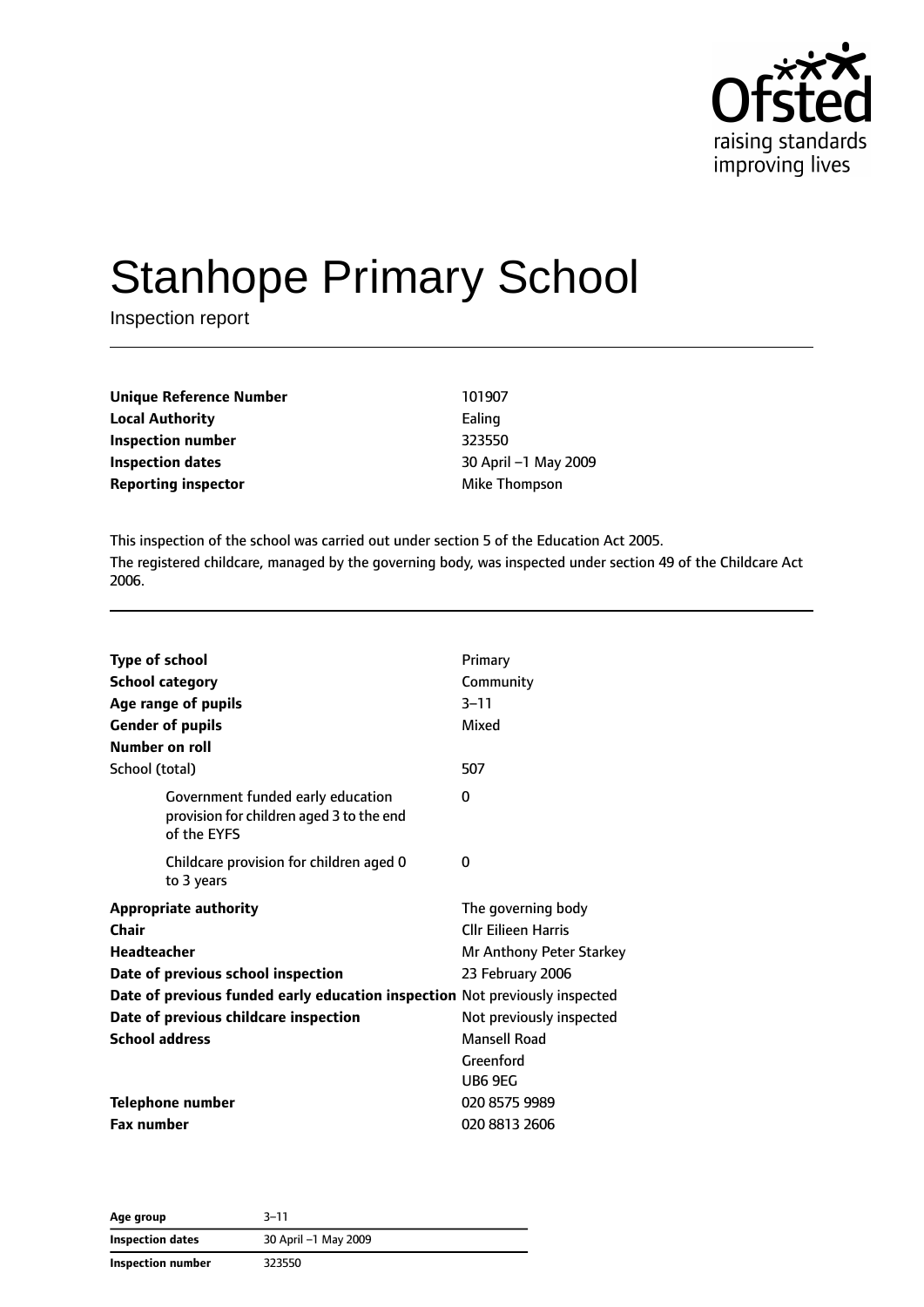.

<sup>©</sup> Crown copyright 2009

Website: www.ofsted.gov.uk

This document may be reproduced in whole or in part for non-commercial educational purposes, provided that the information quoted is reproduced without adaptation and the source and date of publication are stated.

Further copies of this report are obtainable from the school. Under the Education Act 2005, the school must provide a copy of this report free of charge to certain categories of people. A charge not exceeding the full cost of reproduction may be made for any other copies supplied.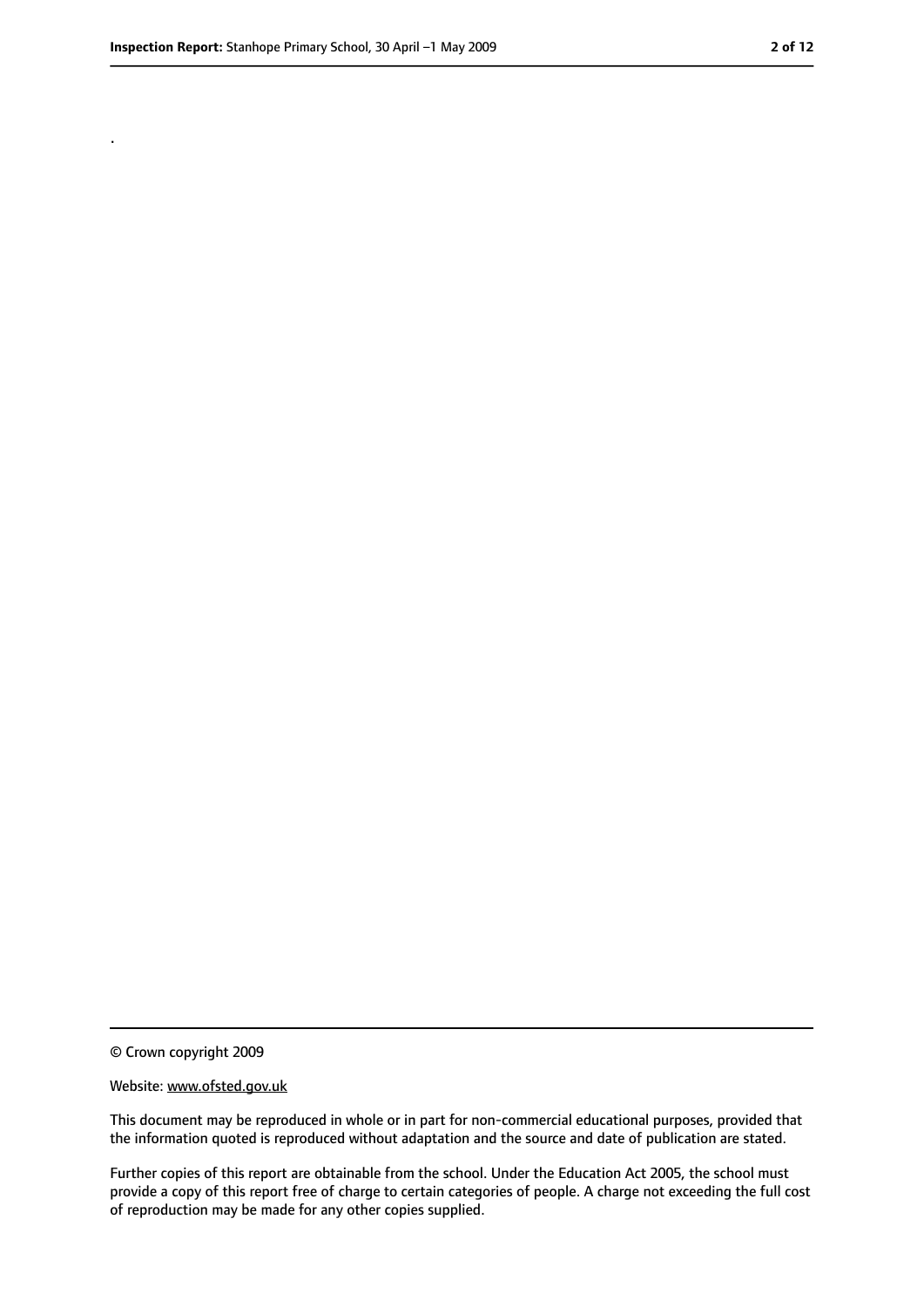# **Introduction**

The inspection was carried out by three Additional Inspectors.

#### **Description of the school**

Stanhope is a large primary school that serves a socially and ethnically diverse community. Most pupils are from minority ethnic communities. The largest of these groups, representing 25% of the number on roll, comprises pupils of Indian heritage. Other significant minority ethnic groups are Pakistani (17%), Black African (11%), and Black Caribbean (10%). About 12% of pupils are in the early stages of learning English. Most of these are to be found in the Early Years Foundation Stage, which comprises two part-time Nursery classes, one in the morning session and one in the afternoon, and three Reception classes. The proportion of pupils with learning difficulties and/or disabilities is broadly average. Most of these pupils have either moderate learning difficulties or experience social, emotional and behavioural problems. The school has achieved the Healthy School award and has the Activemark accreditation for its promotion of physical education.

There is onsite childcare provision which is not managed by the governing body. This comprises a breakfast club and an after school club. The after school club was inspected separately.

#### **Key for inspection grades**

| Grade 1 | Outstanding  |
|---------|--------------|
| Grade 2 | Good         |
| Grade 3 | Satisfactory |
| Grade 4 | Inadequate   |
|         |              |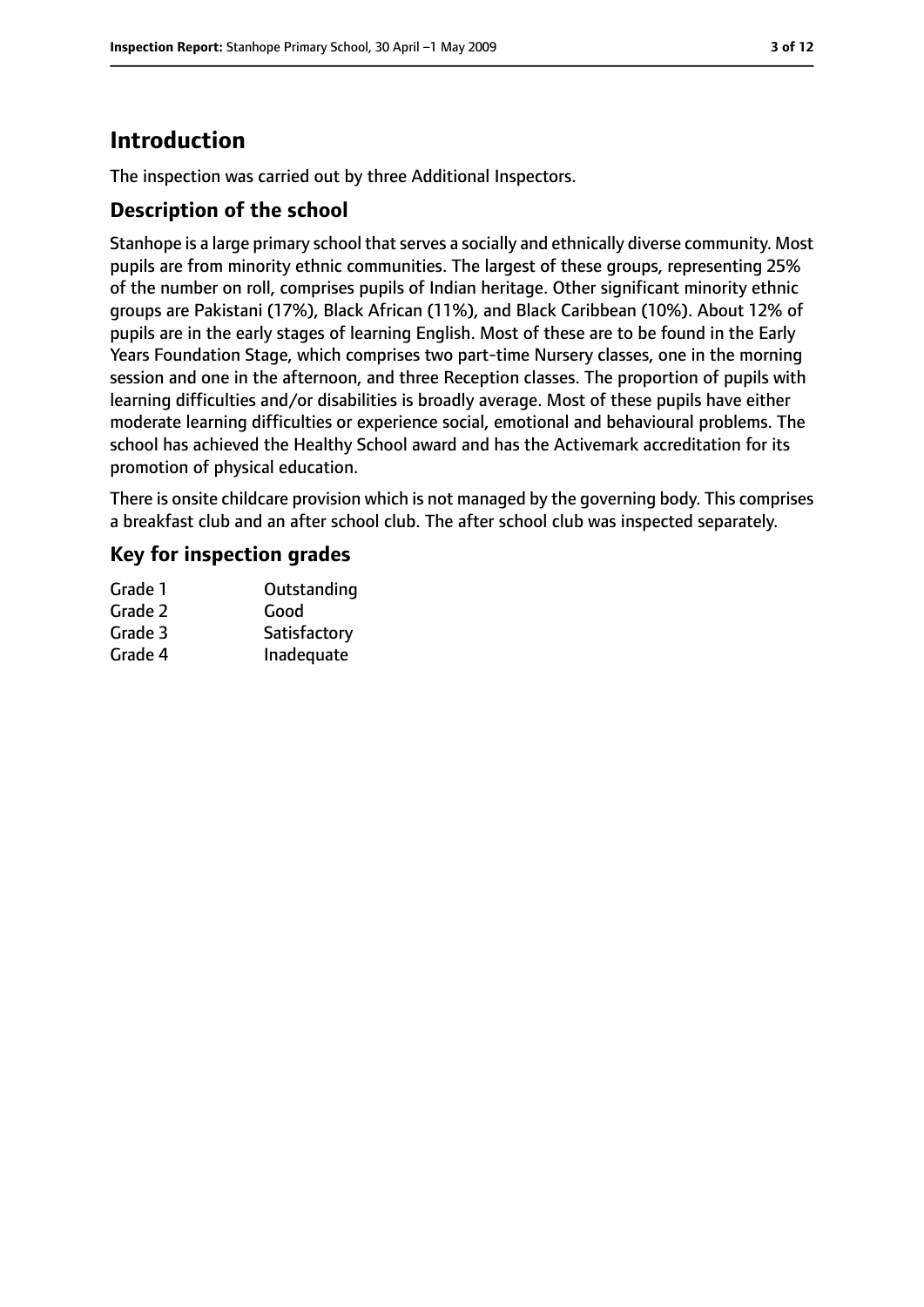### **Overall effectiveness of the school**

#### **Grade: 2**

Stanhope Primary is a good school. Its pupils thrive within a caring environment. The school is effective in taking children from low starting points, often with very little English and limited social skills when they join the Nursery classes, to become confident, thoughtful and independent individuals who attain broadly average standards in English, mathematics and science by the time they leave at the end of Year 6. Parents value the school's effect on their children's lives, and those from minority ethnic groups appreciate the support provided for them by the school, for example in developing their own skills in English. In relation to their children, parents' positive views are summarised well by one who wrote to inspectors: 'The staff are friendly and approachable...my child comes home with a smile on her face and is enthusiastic about learning.'

All pupils are warmly welcomed and fully included. They achieve well and make good progress because they are taught well and benefit from a well-planned curriculum, enriched with a wide range of extra-curricular activities and a strong sporting tradition. Underpinning the pupils' good progress is the good climate for learning evident in all classes. Pupils are keen to learn, attentive and play a full part in lessons. This occurs because teachers are skilled at motivating their pupils and manage their behaviour well. Another reason for the good progress made is the good quality of academic guidance provided for pupils through dialogue with teachers in lessons, the good quality marking of pupils' work, and the innovative tutorials that are successful in improving pupils' skills as writers. Teachers know their pupils well and regularly check on their progress. At present, these checks largely comprise the use of periodic tests rather than ongoing, day-to-day assessment by the teachers. Work to move from a generally test-based system of assessment to one more securely founded on teachers' assessment is now underway. In subjects other than English, mathematics and science, assessment systems are generally underdeveloped.

An important feature of the school, and one that contributes strongly to the good climate for learning evident in all classes, is the good personal development of the pupils. Respect and consideration for others are everyday features of school life, and pupils really enjoy all aspects of provision. The pupils' good social skills, their developing independence in organising their work and their sound skills in the use of information and communication technology (ICT) and problem-solving prepare them well for a future as lifelong learners.

The leadership and management of the school are good. The senior managers closely monitor its effectiveness. The procedures in place for checking on the progress of pupils are effective in ensuring that pupils who need extra help are clearly identified. All pupils have clear targets to achieve. However, the school recognises that its computerised system for tracking pupils' progress needs to be improved. At present, the system does not identify potential underachievement clearly enough and at a very early stage. In addition, managers are not easily able to access data about pupils in different ways in order to inform their decision-making.

The school has made good progress since its last inspection, and its track record in improving standards through initiatives in both writing and science show that it is well placed to develop further.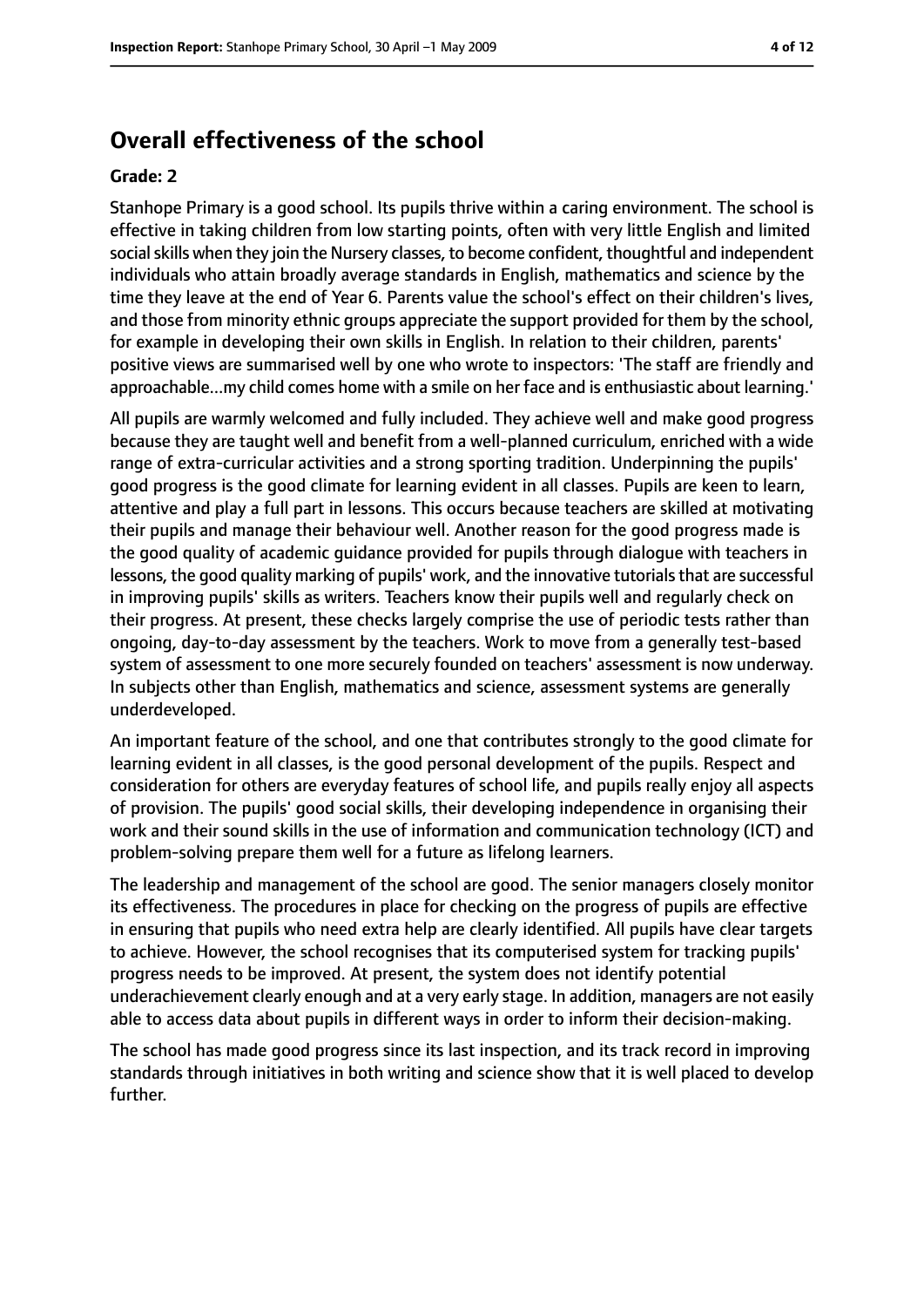## **Effectiveness of the Early Years Foundation Stage**

#### **Grade: 2**

Children settle well into the Nursery and Reception classes and achieve well because of the good provision. Staff are particularly successful in developing the personal and social skills of children. In the case of those with little or no English, the staff make effective use of picture cues, such as a 'smiley face' or 'sad face' to enable children to convey their feelings about their experiences. Consequently, children from a range of ethnic backgrounds quickly learn to make friends and play and work together harmoniously. They have caring and trusting relationships with the adults who have charge of them and ensure that they are well looked after. Staff are good at developing children's skills in English through constantly talking about the activities underway, accompanied by use of gestures. However, they sometimes miss opportunities to improve children's speech even further by modelling grammatically correct responses to questions. The children understand what is expected of them and, particularly in the Reception classes, follow clear routines. The curriculum provided covers all areas of learning well. There is a good balance between activities chosen by the children and those directed by the adults. While planning clearly emphasises the intended learning for all activities, the day-to-day assessments of children's achievements, recorded by the adults, generally describe what children are doing rather than noting how well they are meeting the learning objectives. The consequence of this weakness is that children's achievements are not summarised accurately enough at the end of the Reception Year. Inspectors found that children's attainment at the end of Reception in previous years has generally been significantly overestimated. Overall, attainment is below what is normally expected by the time children move to Year 1. Despite the weakness in recording and summarising their attainment, children make good progress in their learning because they are taught well and there is always something to capture their imagination and hold their interest within the wide range of activities provided.

#### **What the school should do to improve further**

- Improve the quality of assessment in the Early Years Foundation Stage and throughout the school in subjects other than English, mathematics and science.
- Refine the system for tracking pupils' progress and the subsequent use made of this information.

# **Achievement and standards**

#### **Grade: 2**

Children make particularly rapid progress in the development of their language skills in the Nursery. This good start is built on well, in a slightly more formal way, in the Reception classes. This prepares children well for their transfer to Key Stage 1.

Standards are generally below average by the end of Key Stage 1. Considering pupils' low starting points, this level of attainment represents good gains in learning. Unreliable assessments made at the end of Key Stage 1 in previous years mean that the current 'value added' calculations made at the end of Key Stage 2 need to be treated with some caution.

Pupils with English as an additional language make good progress because they are fully included in all activities and given good-quality help whenever they need it. Pupils with learning difficulties and/or disabilities also make good progress. Their specific needs are very clearly identified and their progress in reaching the targets set out in their individual plans is closely monitored.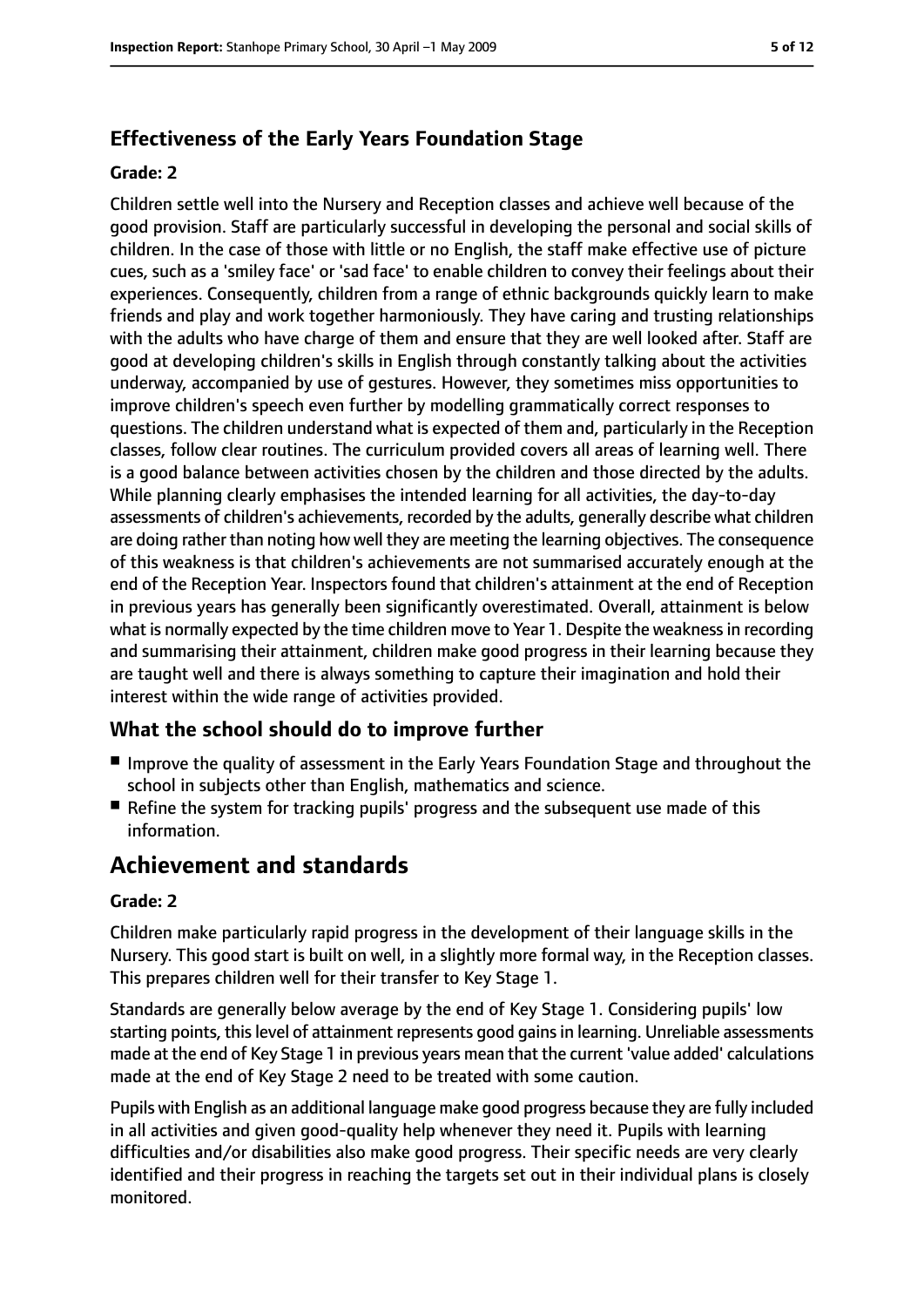# **Personal development and well-being**

#### **Grade: 2**

Pupils' spiritual, moral, social and cultural development is good. Pupils get on well with one another, and at play their behaviour is generally good. Pupils say that bullying is not a problem. When it does occur, they feel that teachers deal with it well. In closely controlled situations, such as in lessons, pupils' behaviour is often impeccable. Pupils have positive views about all aspects of their school. They particularly appreciate the wide range of sporting activities available for them and enjoy the opportunities now provided for 'extended writing'. Older pupils commented favourably on the academic guidance they receive from their teachers during their tutorials. Although most pupils attend regularly and are punctual, overall attendance is just below the national average. The school's rigorous monitoring shows that extended holidays taken during term time adversely affect the attendance rate, which would otherwise be in line with the national average. Pupils have a clear understanding of how to be safe, for example in handling equipment or when using the internet. The Healthy School award and Activemark accreditation fully reflect pupils' good knowledge about the importance of leading a healthy lifestyle. Pupils are well prepared for the next phase of their education and for their future economic well-being. Their skills in teamwork and their diligent approach to tasks are good, and their basic skills in literacy and numeracy are satisfactory. They are equally well prepared for a future as good citizens through their contributions to the day-to-day life of their school and through their regular support for the wider community through activities such as charity fund-raising.

# **Quality of provision**

#### **Teaching and learning**

#### **Grade: 2**

Teaching is effective because teachers are good at providing clear explanations for their pupils and generally ensure that lessons take place at a crisp pace. In English and mathematics in particular, work is well matched to the different abilities of the pupils. At the beginning of lessons, teachers make sure that their pupils know precisely what they are supposed to learn, and at the end of lessons teachers guide their pupils in reflecting on what they have achieved. The impact of these good teaching techniques is that pupils learn well because they are clear about what they have to do, are given achievable challenges, and are enthused by their success. Underpinning this good learning is good behaviour that stems from high-quality relationships between teachers and their pupils. The teachers treat their pupils with respect and courtesy, and promote independent learning well by providing, for example, opportunities for pupils to conduct research. Pupils respond to this motivation by showing a keenness to learn and sustain good levels of concentration. Teachers are good at ensuring that all pupils are included in lessons. Skilled teaching assistants play an important role in this by ensuing that pupils with learning difficulties and/or disabilities, or those in the early stages of learning English, benefit from good modelling of what needs to be done accompanied by clear explanations. In some lessons, teaching is less effective, but is nonetheless satisfactory. This situation typically arises where teachers' introductions to lessons are too long. The consequence is that the pupils, particularly the boys, become restless and lose concentration.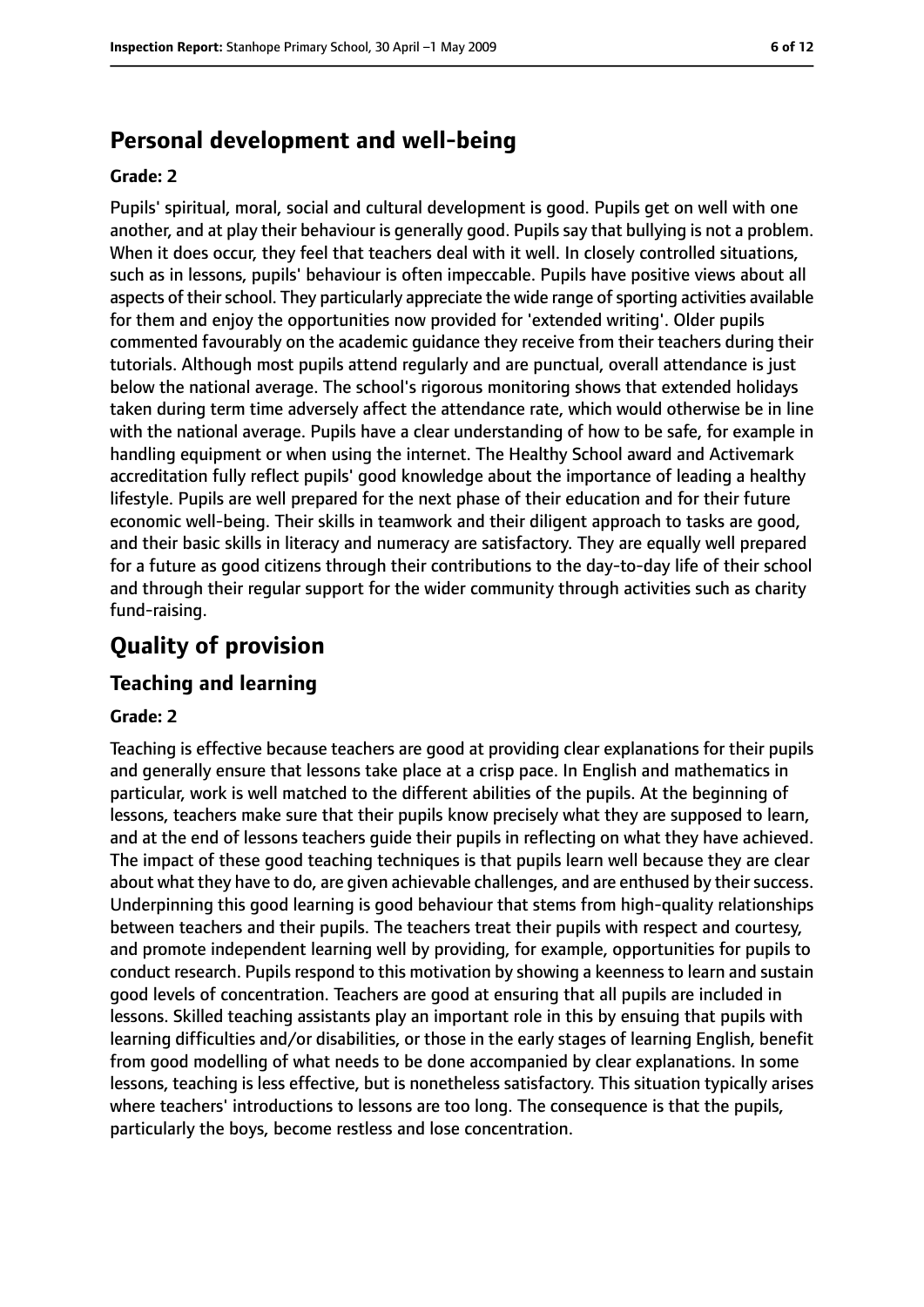### **Curriculum and other activities**

#### **Grade: 2**

The curriculum is well planned. There is a good emphasis on the basic skills of literacy and numeracy and on developing pupils' personal and social skills. The current focus on 'extended writing', introduced in response to managers' drive to raise standards, is having a good impact in developing pupils' skills. The tutorials that are part of this initiative effectively help pupils to recognise precisely how they can improve their work. The school is working hard to develop links between subjects to help make learning even more relevant, and a good range of well-planned activities, such as visits, help add further interest. The curriculum is enriched well by the large number of clubs that run before and after school, which predominantly promote the pupils' health and add to their enjoyment of learning. A further strength is the specialist teaching in music, art and French.

The focus upon developing independence through research skills motivates pupils and encourages them to achieve well. These skills are mainly developed through subjects such as history and geography and are well supported by the use of ICT. The information gathered from teachers' periodic assessment of pupils' progress is used well to inform planning in the core subjects of English, mathematics and science. For example, in science the subject leader's analysis of pupils' weaknesses triggered the introduction of a 'science week' that gave a higher profile to investigative work. This in turn led to the establishment of a flourishing science club. However, in other subjects, such as art and design and technology, assessment is not an integral part of provision. The curriculum provided for pupils with learning difficulties and/or disabilities is well organised, and targets for these pupils to achieve are clearly mapped out in their individual education plans. However, provision for pupils who have particular gifts and talents is underdeveloped.

#### **Care, guidance and support**

#### **Grade: 2**

A strong emphasis is placed on the pastoral care and welfare of pupils. Consequently, pupils feel secure in school. Checks on adults working with children are properly in place, although the school managers recognise that record-keeping systems need to be improved. The emotional and learning needs of vulnerable pupils are well known to staff and are monitored closely.

The academic quidance provided for pupils is good overall, but is inconsistent between subjects. It is outstandingly good in respect of pupils' writing, and this provides a good model for development in other subjects. The quality of teachers' marking of pupils' extended pieces of writing is of a very high standard, with informative comments to help pupils improve their work. From these comments, and through tutorial sessions, clear, specific individual targets are derived. The marking in mathematics is less effective in bringing about improvement, and pupils do not have targets in this subject or in science.

# **Leadership and management**

#### **Grade: 2**

The impact of leadership and management is seen in the good progress made by the pupils. The headteacher works well in partnership with his deputy, and provides a good role model through his teaching. The senior managers have an accurate understanding of the strengths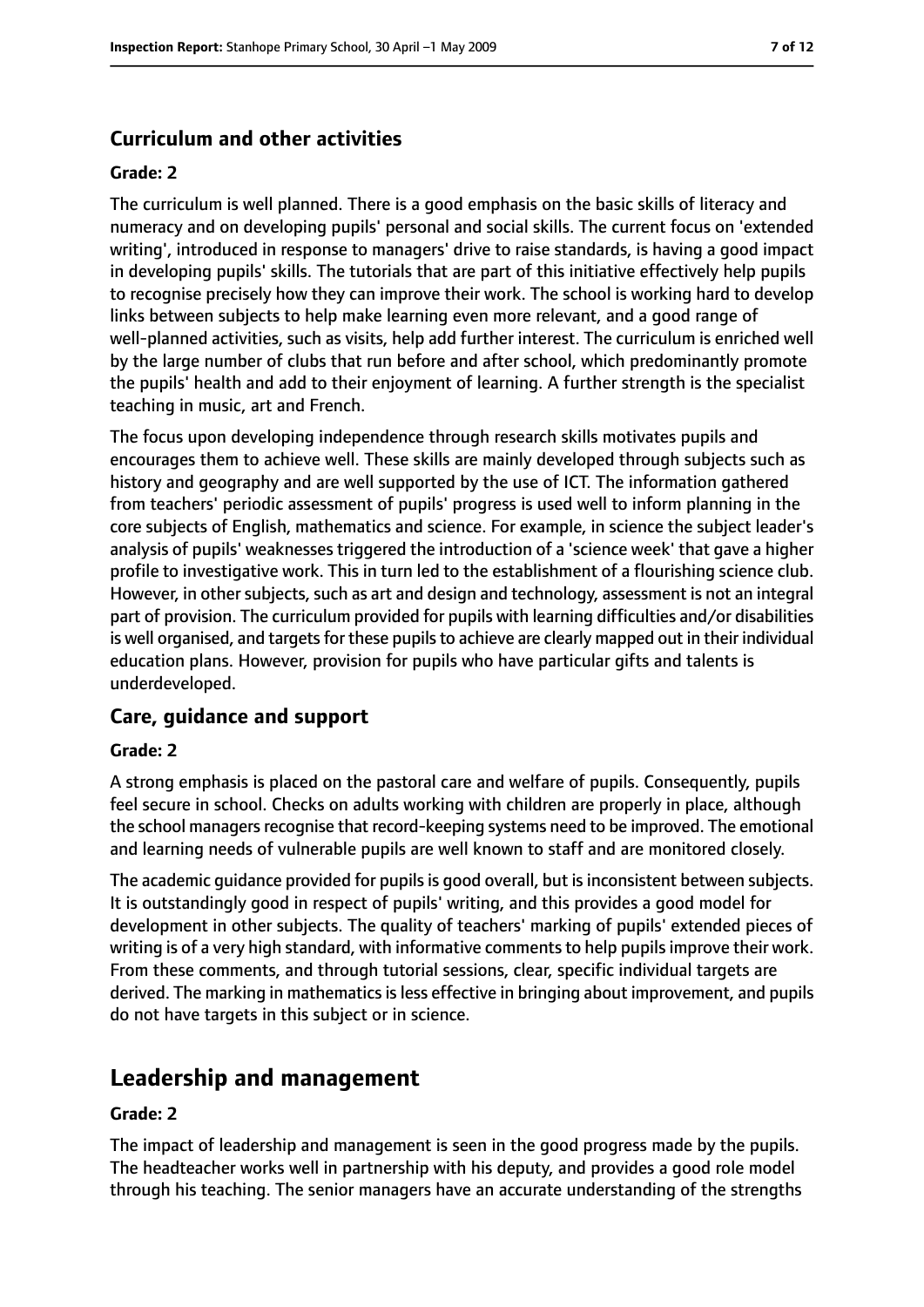to be built on and the weaknesses that need to be addressed. For example, they recognise the need to refine the computerised system for checking on pupils' progress. At present, the system does not quickly and easily provide the school's managers with information relating to specific groups of pupils in order to pinpoint potential underachievement. The school is the natural focus for its community, it understands the needs of its parents well, and demonstrates a good commitment to the promotion of community cohesion. In no small part, this is due to the ethnic diversity of staff members and their understanding of, and respect for, the cultural traditions of the pupils and their families.

Middle management is good. These managers closely monitor the effectiveness of provision in their areas of responsibility and have clear plans of action.

Governance is satisfactory. Most of the governors are newly appointed and currently lack the skills or experience required to hold the school to account in a proactive way. Governors are supportive and take a keen interest in the work of the school.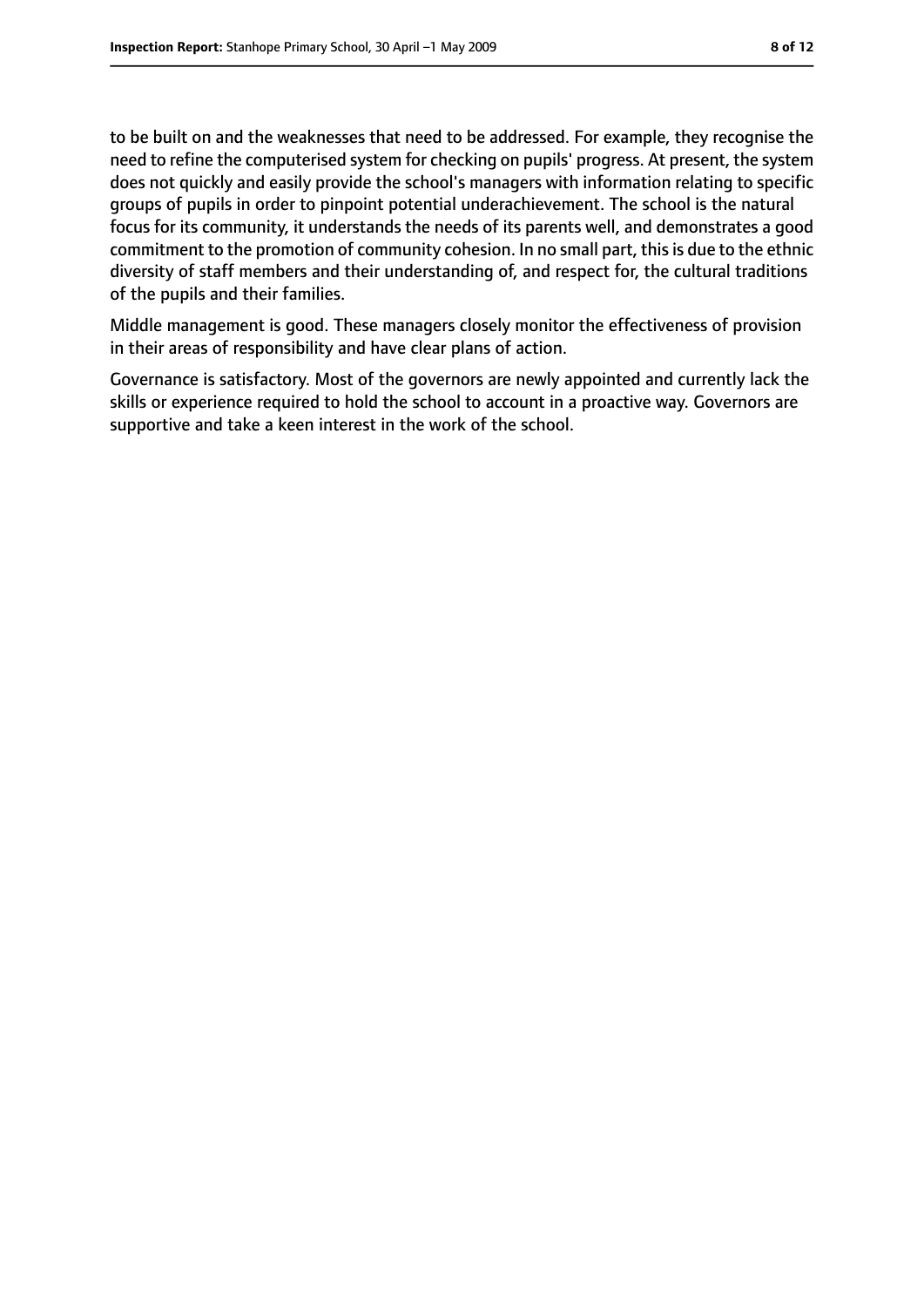**Any complaints about the inspection or the report should be made following the procedures set out in the guidance 'Complaints about school inspection', which is available from Ofsted's website: www.ofsted.gov.uk.**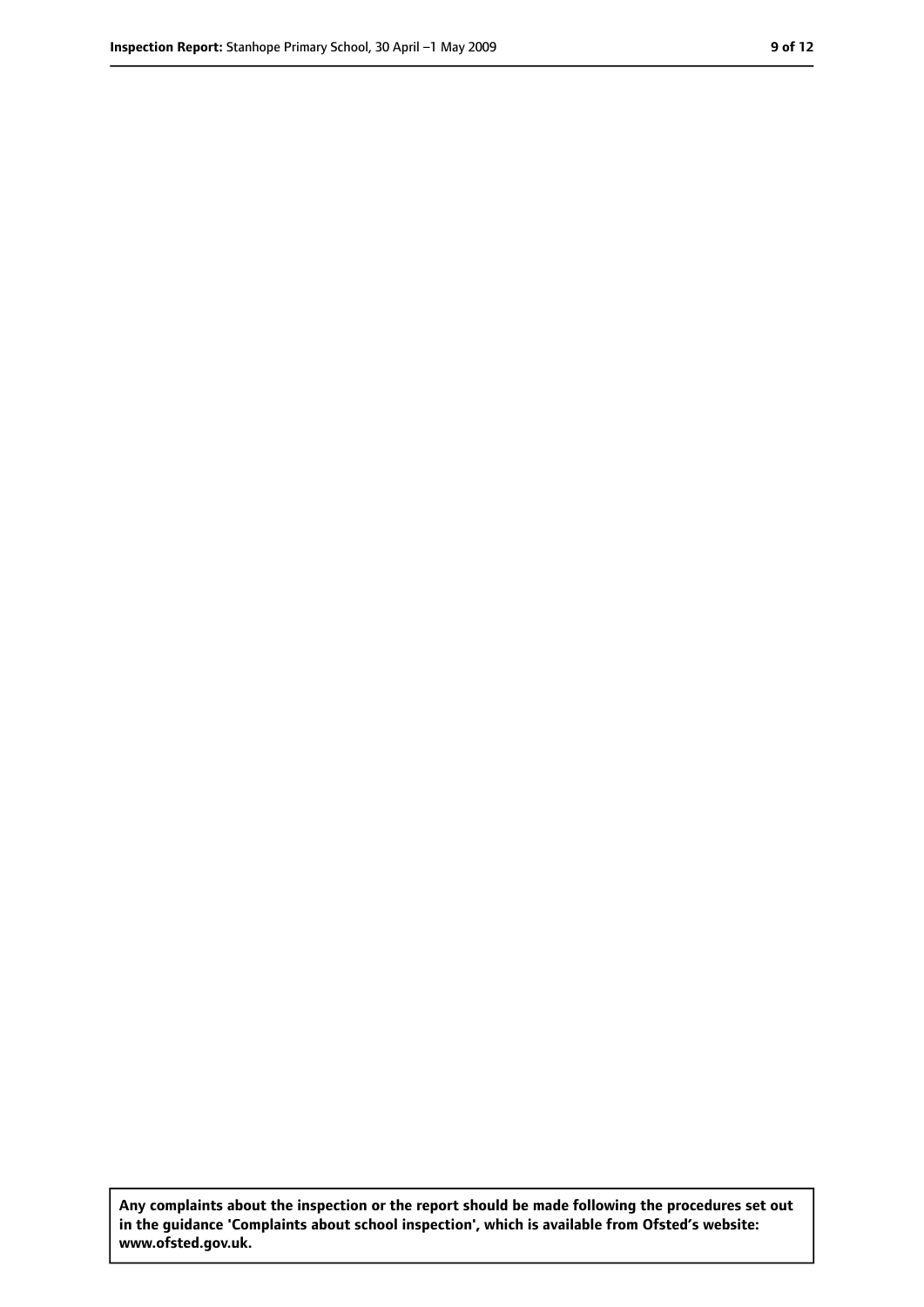# **Inspection judgements**

| Key to judgements: grade 1 is outstanding, grade 2 good, grade 3 satisfactory, and | <b>School</b>  |
|------------------------------------------------------------------------------------|----------------|
| arade 4 inadequate                                                                 | <b>Overall</b> |

#### **Overall effectiveness**

| How effective, efficient and inclusive is the provision of<br>education, integrated care and any extended services in meeting the<br>needs of learners? |     |
|---------------------------------------------------------------------------------------------------------------------------------------------------------|-----|
| Effective steps have been taken to promote improvement since the last<br>inspection                                                                     | Yes |
| How well does the school work in partnership with others to promote learners'<br>well being?                                                            |     |
| The capacity to make any necessary improvements                                                                                                         |     |

### **Effectiveness of the Early Years Foundation Stage**

| How effective is the provision in meeting the needs of children in the<br><b>EYFS?</b>       |  |
|----------------------------------------------------------------------------------------------|--|
| How well do children in the EYFS achieve?                                                    |  |
| How good are the overall personal development and well-being of the children<br>in the EYFS? |  |
| How effectively are children in the EYFS helped to learn and develop?                        |  |
| How effectively is the welfare of children in the EYFS promoted?                             |  |
| How effectively is provision in the EYFS led and managed?                                    |  |

#### **Achievement and standards**

| How well do learners achieve?                                                                               |  |
|-------------------------------------------------------------------------------------------------------------|--|
| The standards <sup>1</sup> reached by learners                                                              |  |
| How well learners make progress, taking account of any significant variations<br>between groups of learners |  |
| How well learners with learning difficulties and/or disabilities make progress                              |  |

<sup>&</sup>lt;sup>1</sup>Grade 1 - Exceptionally and consistently high; Grade 2 - Generally above average with none significantly below average; Grade 3 - Broadly average to below average; Grade 4 - Exceptionally low.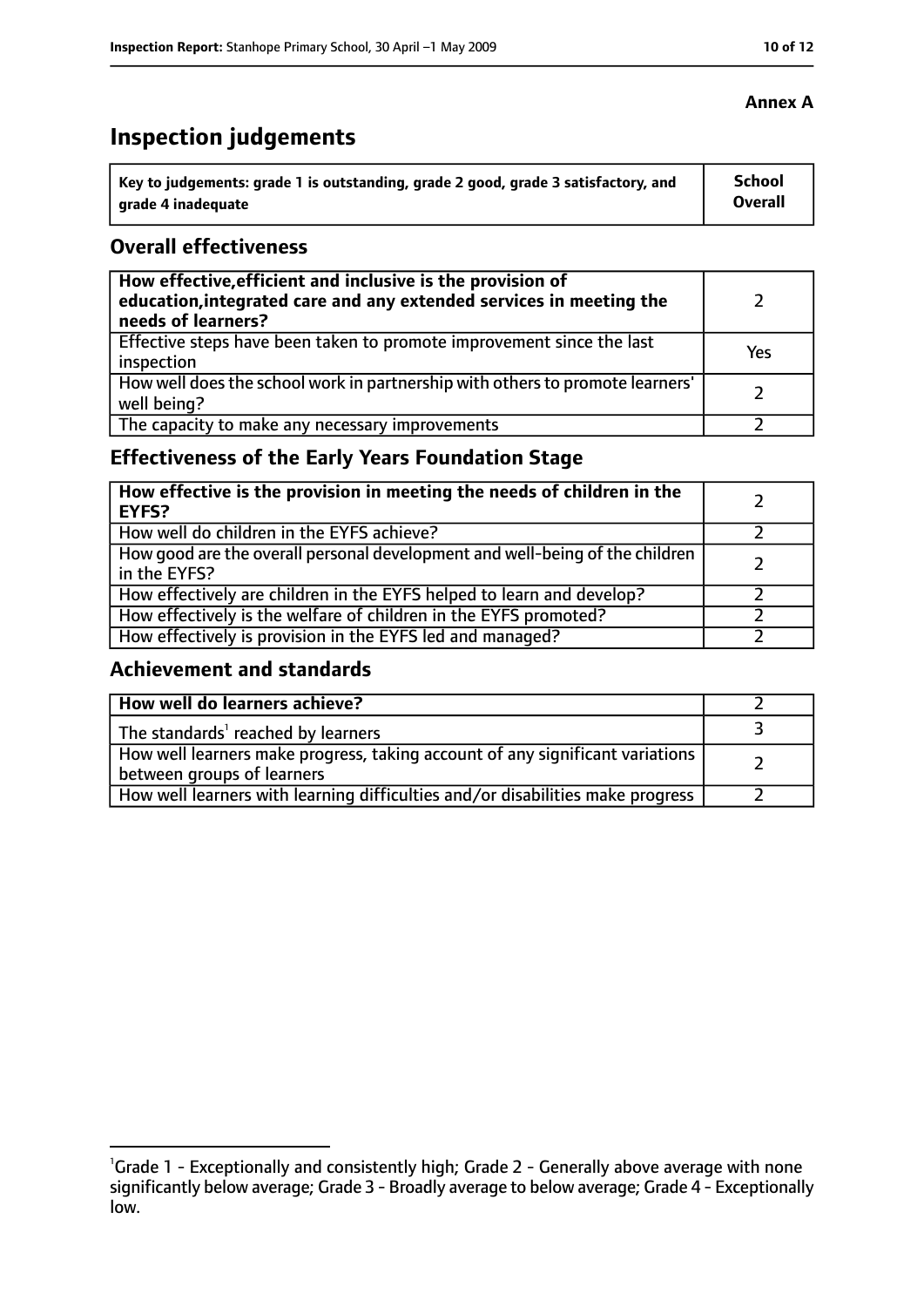# **Personal development and well-being**

| How good are the overall personal development and well-being of the<br>learners?                                 |  |
|------------------------------------------------------------------------------------------------------------------|--|
| The extent of learners' spiritual, moral, social and cultural development                                        |  |
| The extent to which learners adopt healthy lifestyles                                                            |  |
| The extent to which learners adopt safe practices                                                                |  |
| The extent to which learners enjoy their education                                                               |  |
| The attendance of learners                                                                                       |  |
| The behaviour of learners                                                                                        |  |
| The extent to which learners make a positive contribution to the community                                       |  |
| How well learners develop workplace and other skills that will contribute to<br>their future economic well-being |  |

# **The quality of provision**

| How effective are teaching and learning in meeting the full range of<br>learners' needs?              |  |
|-------------------------------------------------------------------------------------------------------|--|
| How well do the curriculum and other activities meet the range of needs and<br>interests of learners? |  |
| How well are learners cared for, quided and supported?                                                |  |

# **Leadership and management**

| How effective are leadership and management in raising achievement<br>and supporting all learners?                                              |     |
|-------------------------------------------------------------------------------------------------------------------------------------------------|-----|
| How effectively leaders and managers at all levels set clear direction leading<br>to improvement and promote high quality of care and education |     |
| How effectively leaders and managers use challenging targets to raise standards                                                                 |     |
| The effectiveness of the school's self-evaluation                                                                                               |     |
| How well equality of opportunity is promoted and discrimination eliminated                                                                      |     |
| How well does the school contribute to community cohesion?                                                                                      |     |
| How effectively and efficiently resources, including staff, are deployed to<br>achieve value for money                                          |     |
| The extent to which governors and other supervisory boards discharge their<br>responsibilities                                                  | 3   |
| Do procedures for safequarding learners meet current government<br>requirements?                                                                | Yes |
| Does this school require special measures?                                                                                                      | No  |
| Does this school require a notice to improve?                                                                                                   | No  |